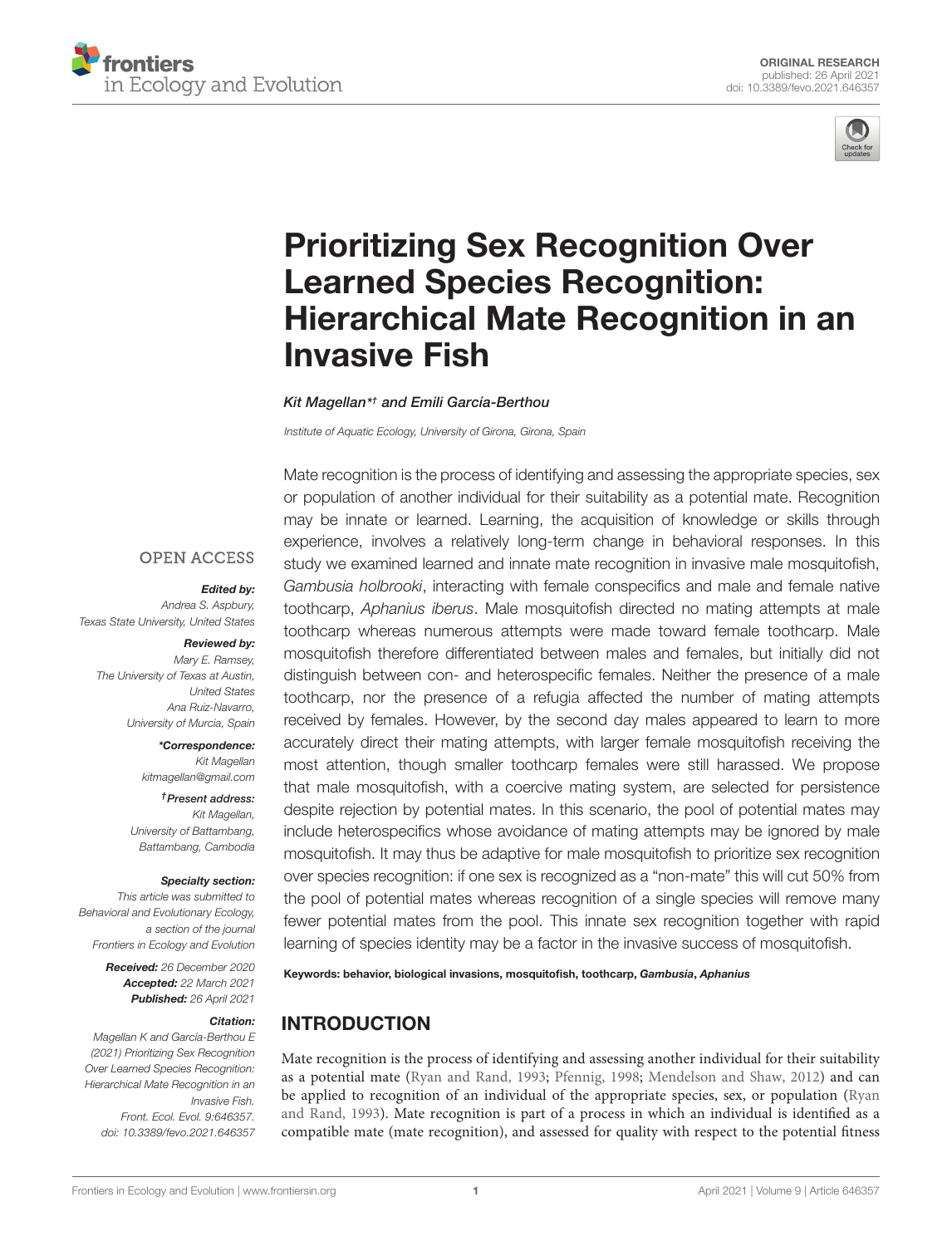benefits that may be conferred relative to other compatible mates (mate preference) [\(Ryan and Rand,](#page-7-0) [1993;](#page-7-0) [Pfennig,](#page-7-1) [1998;](#page-7-1) [Mendelson and Shaw,](#page-7-2) [2012\)](#page-7-2). Individuals may use multiple traits to assess potential mates [\(Pfennig,](#page-7-1) [1998;](#page-7-1) [Candolin,](#page-6-0) [2003;](#page-6-0) [Mendelson and Shaw,](#page-7-2) [2012\)](#page-7-2) and different traits may be involved in mate recognition and mate preference [\(Pfennig,](#page-7-1) [1998\)](#page-7-1).

Learning, the acquisition of knowledge or skills through experience, is widespread in nature. It involves a change in behavioral responses, which should be neither transient (changing with almost every presentation of a stimulus) nor permanent (once knowledge or skill has been learned it is unchangeable), but must have at least the capacity to change. Learning may be individual or trial-and-error (i.e., learning through experience), or social (i.e., learning from others) [\(Galef and Laland,](#page-6-1) [2005;](#page-6-1) [Campobello and Sealy,](#page-6-2) [2011\)](#page-6-2). The requirements for learning may change throughout an individual's life. For example, learning to recognize predators is critical at all life stages so should be learned at the earliest opportunity. On the other hand, learned mate recognition does not become essential until sexual maturity, although interestingly mate recognition may be facilitated early in development through sexual imprinting (e.g., [Irwin and Price,](#page-7-3) [1999;](#page-7-3) [ten Cate and](#page-7-4) [Rowe,](#page-7-4) [2007;](#page-7-4) [Verzijden et al.,](#page-7-5) [2012\)](#page-7-5). However, recognition may be innate or learned [\(Kamo et al.,](#page-7-6) [2002\)](#page-7-6), and often both processes are incorporated into recognition of a single type of stimulus (e.g., [Epp and Gabor,](#page-6-3) [2008;](#page-6-3) [Milet-Pinheiro et al.,](#page-7-7) [2012;](#page-7-7) [Mueller](#page-7-8) [et al.,](#page-7-8) [2013\)](#page-7-8). If recognition is innate, all (or most) members of a species or population will share the same recognition ability, whereas if recognition is learned, each individual must undertake the learning process so recognition abilities will vary between individuals. Learned recognition is therefore more likely to be subject to recognition mistakes [\(Kamo et al.,](#page-7-6) [2002\)](#page-7-6).

In this study we examined learned mate recognition through the interactions between invasive mosquitofish, Gambusia holbrooki, and native toothcarp, Aphanius iberus. Among invasive species, the Poeciliid G. holbrooki (and the closely related Gambusia affinis) are perfect models for this type of investigation. This native of North America [\(Parenti,](#page-7-9) [1981\)](#page-7-9) has been introduced to all continents except Antarctica for mosquito control [\(Lever,](#page-7-10) [1996;](#page-7-10) [García-Berthou et al.,](#page-6-4) [2005;](#page-6-4) [Pyke,](#page-7-11) [2008\)](#page-7-11), so encountering many novel situations, and has subsequently successfully adapted to and colonized new habitats (e.g., [Pyke,](#page-7-11) [2008;](#page-7-11) [Benejam et al.,](#page-6-5) [2009\)](#page-6-5). Indeed, they are considered to be among the 100 worst invasive species worldwide [\(Lowe et al.,](#page-7-12) [2000\)](#page-7-12). One factor in their invasion success may be their rapid learning ability [\(Magellan](#page-7-13) [et al.,](#page-7-13) [2019\)](#page-7-13). Moreover, the relatively recent contact between mosquitofish and toothcarp (since 1921 or later, [García-Berthou](#page-6-4) [et al.,](#page-6-4) [2005;](#page-6-4) [Benejam et al.,](#page-6-5) [2009\)](#page-6-5) suggests that, unless invasion has induced rapid selection for adaptive recognition [\(Strauss et al.,](#page-7-14) [2006;](#page-7-14) [Sih et al.,](#page-7-15) [2010\)](#page-7-15), recognition mechanisms are unlikely to have developed [\(Sherman et al.,](#page-7-16) [1997;](#page-7-16) [Payne et al.,](#page-7-17) [2004\)](#page-7-17).

Although both mosquitofish and toothcarp are Cyprinodontiform fishes [\(Parenti,](#page-7-9) [1981\)](#page-7-9) these species differ in several respects. In contrast to the wide mosquitofish distribution, the toothcarp is endemic to the Iberian Peninsula [\(Ruiz Navarro and Oliva Paterna,](#page-7-18) [2012\)](#page-7-18) and is classed as endangered and decreasing under the IUCN Red List and by the Bern Convention on the Conservation of European Wildlife and Natural Habitats [\(Freyhof and Brooks,](#page-6-6) [2011\)](#page-6-6). For example, at the last count, of the 38 original Mediterranean populations 15 were known to be extinct [\(Doadrio,](#page-6-7) [2002\)](#page-6-7) and this situation is likely to have worsened. In addition, while both species are sexually dimorphic (mosquitofish: [Meffe and Snelson,](#page-7-19) [1989;](#page-7-19) [Evans](#page-6-8) [et al.,](#page-6-8) [2011;](#page-6-8) toothcarp: [Ruiz Navarro and Oliva Paterna,](#page-7-18) [2012\)](#page-7-18), mosquitofish have internal fertilization and live birth [\(Meffe](#page-7-19) [and Snelson,](#page-7-19) [1989\)](#page-7-19) while toothcarp is an egg-laying species with external fertilization [\(Ruiz Navarro and Oliva Paterna,](#page-7-18) [2012\)](#page-7-18) precluding the possibility of hybridization between these two species. However, as both sex and species recognition is necessary for successful copulation, these species provide the interesting prospect of investigating the potential for learning of different aspects of recognition.

Our aims were threefold. First, as male mosquitofish are voracious in pursuit of mating opportunities [\(Meffe and](#page-7-19) [Snelson,](#page-7-19) [1989;](#page-7-19) [Evans et al.,](#page-6-8) [2011\)](#page-6-8), and we are interested in the mechanisms by which invasive mosquitofish impact on native species, we examined male mosquitofish mate recognition ability. We predicted that mosquitofish males would attempt to mate preferentially with their own species and would be able to distinguish between sexes such that any misdirected mating attempts would be mainly toward female toothcarp. Second, we evaluated three alternative hypotheses for male mosquitofish mating preferences: (i) as larger female poeciliids are more fecund [\(Meffe and Snelson,](#page-7-19) [1989;](#page-7-19) [Evans et al.,](#page-6-8) [2011\)](#page-6-8), and therefore should be preferred [\(Andersson,](#page-6-9) [1994\)](#page-6-9), male mosquitofish would attempt to mate preferentially with larger females of either species; (ii) that the extent of harassment experienced by female toothcarp would depend on whether a companion toothcarp was male or female; and (iii) that females of either species would be able to use a refuge to escape male harassment (e.g., [Magellan and García-Berthou,](#page-7-20) [2016\)](#page-7-20), i.e., that male mosquitofish mating preferences are a function of female availability. Finally, we investigated male mosquitofish capacity to learn mate recognition predicting that male mosquitofish would be able to direct their mating attempts more accurately within a short time scale.

# MATERIALS AND METHODS

Fish were collected, using dip nets, from the Ter (42.0451◦N, 3.1960◦E), Fluvià (42.1875◦N, 3.0851◦E), and Muga (42.2527◦N, 3.0756◦E) rivers (mosquitofish) and from Fra Ramon lagoon (42.0149◦N, 3.1129◦E), Baix Empordà salt marshes (toothcarp). The mosquitofish from these populations had no prior contact with toothcarp and while toothcarp individuals may have previously encountered mosquitofish this contact was minimal. Fish were transported to the laboratory and placed in six 60 L species-specific (three per species) stock tanks (60  $\times$  30  $\times$  32 cm). Mosquitofish from all three rivers were housed together. Each tank contained a gravel substrate, conditioned water and a filtered air supply. Tanks were illuminated with 6 W bulbs and maintained at a constant photoperiod (12:12 h light:dark cycle) and temperature (25  $\pm$  1°C). Fish were fed to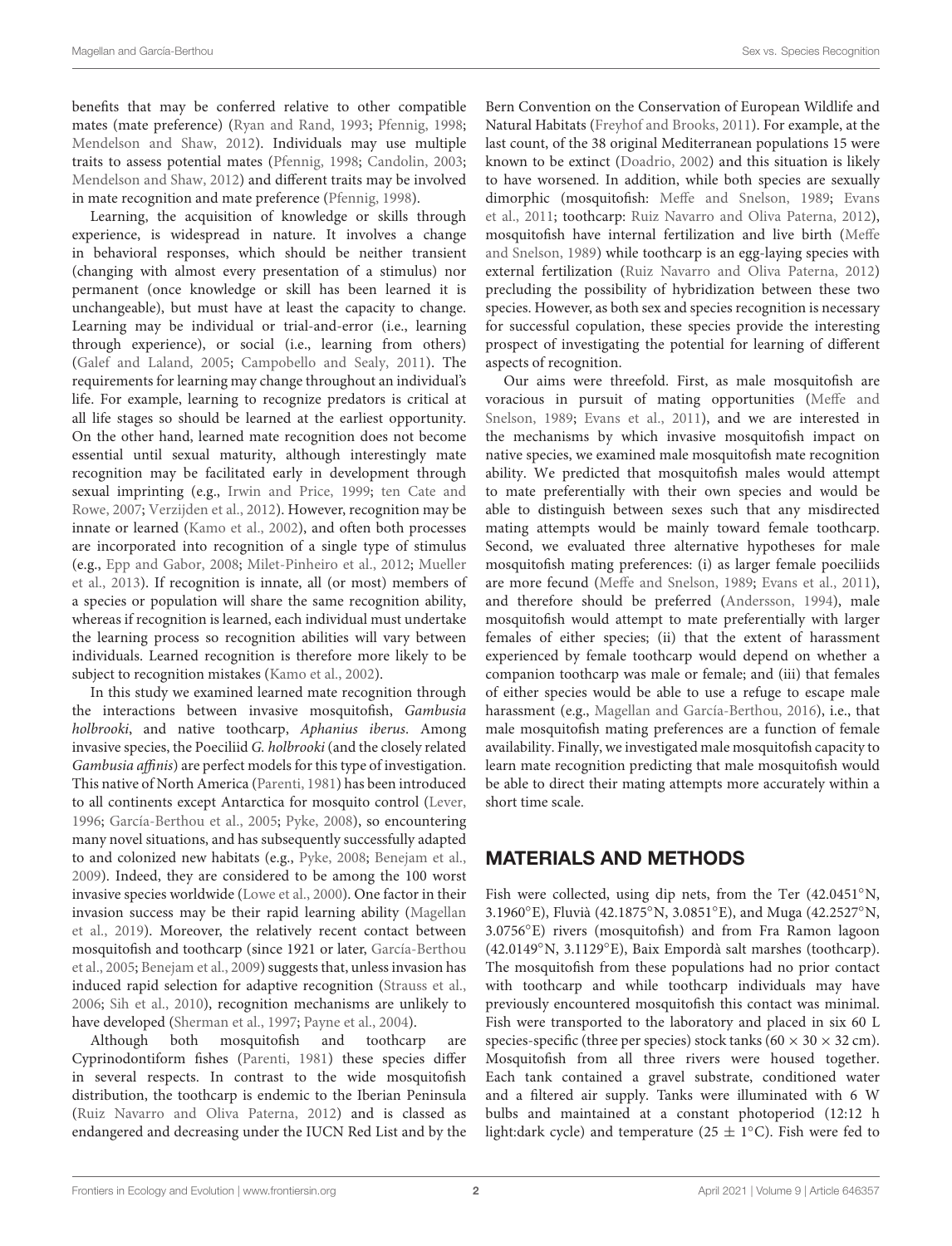satiation once per day with commercial food flakes or frozen bloodworms (Chironomus spp.). Fish were allowed to acclimate to laboratory conditions for at least 2 months prior to the start of experimentation.

The experiment was conducted in six 26 L tanks  $(45 \times 22 \times 28$  cm), each containing a gravel substrate, an air supply, an aquarium heater and water filled to a depth of 20 cm. A light source was positioned above each tank. The evening before a set of observations, six pairs of toothcarp were selected at random with the proviso that at least one was a female and that they could be easily identified. In cases where there were two females this meant that one was larger than the other. This resulted in 10 female–female toothcarp pairs and 13 female–male pairs. One pair of fish was added to each of the experimental tanks, fed, and left overnight to acclimate. The following morning six sets of one male and one female mosquitofish were selected at random and added to the experimental tanks. A refuge, consisting of a clear plastic jar, 5 cm diameter and 12.5 cm tall covered with a gray mesh, was added to half of the tanks (treatment B: refugia). The refugia were oriented so that the open end faced the front of the tank. The other three tanks were left without refugia (treatment A: control).

All fish were fed and left for 1 h after which 10-min observations were conducted. All observations were videoed and scored later. After each trial, a refuge was added (treatment A) or removed (treatment B) as required. Fish were again left for 1 h to acclimate, after which a second 10-min observation was carried out as before. The order of treatments A and B was thus randomized. At the end of all trials for a day, refugia were added to each of the tanks as needed, and fish were again fed and left overnight. The following morning fish were fed and left for 1 h as before and the 10-min trials (treatment C: day 2, with refugia) were videoed. After all trials, total length (measured to the nearest millimeter using a ruler) and sex of each fish were recorded and fish were placed in separate stock tanks so that they would not be reused. In total 23 sets of fish were observed in all three treatments.

Each video was analyzed recording the number of mating attempts directed at each individual in a group by the male mosquitofish and the time each fish spent in the refugia. Male mosquitofish mating attempts were defined as a gonopodial thrust, with or without a preceding chase. For statistical analyses the female in male–female toothcarp pairs or the larger female in female–female pairs was designated T1 (i.e., toothcarp 1). The second toothcarp in each group was designated T2 and the female and male mosquitofish were designated M1 and M2, respectively.

First the difference in total length between T1 and M1 in each group of fish was assessed using a paired t-test.

Then, mating attempts received from the mosquitofish male were examined in three analyses. As toothcarp 2 (T2) received no or very few mating attempts (see section "Results") this data set was excluded from analyses and only the mating attempts received by T1 and M1 were included. For these analyses we used Generalized Estimating Equations (GEEs), an extension of Generalized Linear Models developed for situations where response variables are nonindependent, to account for the within-subjects factors (e.g.,

[Magellan and García-Berthou,](#page-7-21) [2015\)](#page-7-21). For all analyses, fish group was the experimental unit (i.e., the two toothcarp and two mosquitofish that were examined together) and the dependent variable, frequency of mating attempts received, was analyzed with Poisson distribution and a log-link function. First, to assess the influence of the species and length of females, and the capacity of male mosquitofish to learn mate recognition (i.e., the effect of treatment) on the number of mating attempts received, the analysis comprised two within-subjects factors (treatment and species) and one covariate (female length) as the independent variables. Second, as examination of graphs showed a large difference between treatments A and B and treatment C (see **[Figure 1](#page-3-0)**), the data from the second day was examined separately using one within-subjects factor (female species) and one covariate (female length). Third, the effect of the presence of a male toothcarp (i.e., when T2 was male) on the frequency of mating attempts received by T1 was assessed using mating attempts received by T1 as the dependent variable, with one within-subjects factor (treatment) one between subjects factor (T2 sex) and one continuous factor (T1 length).

Finally, the potential effects of the presence of a refuge were examined. As these data were zero inflated, non-parametric analyses were used. First the data for time spent in refugia by each individual were collapsed across each independent variable of interest and differences were assessed using Wilcoxon signed rank tests for the related data sets (time and species) and a Mann–Whitney U-test for differences between sexes. Then the relationships between refugia use and mating attempts received were assessed using separate Spearman rank correlations for the females of each species (i.e., T1 and M1) on each day.

## RESULTS

In the assessment of female size, the female mosquitofish were significantly longer than the (larger) female toothcarp in each group (T1: 31.0  $\pm$  2.56 mm, M1: 36.7  $\pm$  4.61 mm, mean  $\pm$  s.d.; paired- $t_{(22)} = -4.85$ ,  $p < 0.001$ ).

All but three of the male mosquitofish attempted to mate in at least one of the treatments. The vast majority of mating attempts were directed at the female or larger female toothcarp (T1) and the female mosquitofish (M1). No male toothcarp received any mating attempts from the male mosquitofish in any of the trials while only three of the small females in the female–female toothcarp pairs received a single mating attempt.

Importantly there was no difference between female mosquitofish and female toothcarp in the frequency of mating attempts received (**[Table 1](#page-4-0)**: Analysis 1). However, there was a significant difference between treatments in the frequency of mating attempts received (**[Table 1](#page-4-0)**: Analysis 1). Moreover, while female length itself showed no significant pattern there was a significant interaction between length and treatment, with larger females receiving more mating attempts, particularly on day 2 (Treatment C) (**[Table 1](#page-4-0)**: Analysis 1, **[Figure 1](#page-3-0)**).

When data from day 2 were considered separately the relationships between species were modified. There was a significant interaction between species and length of females.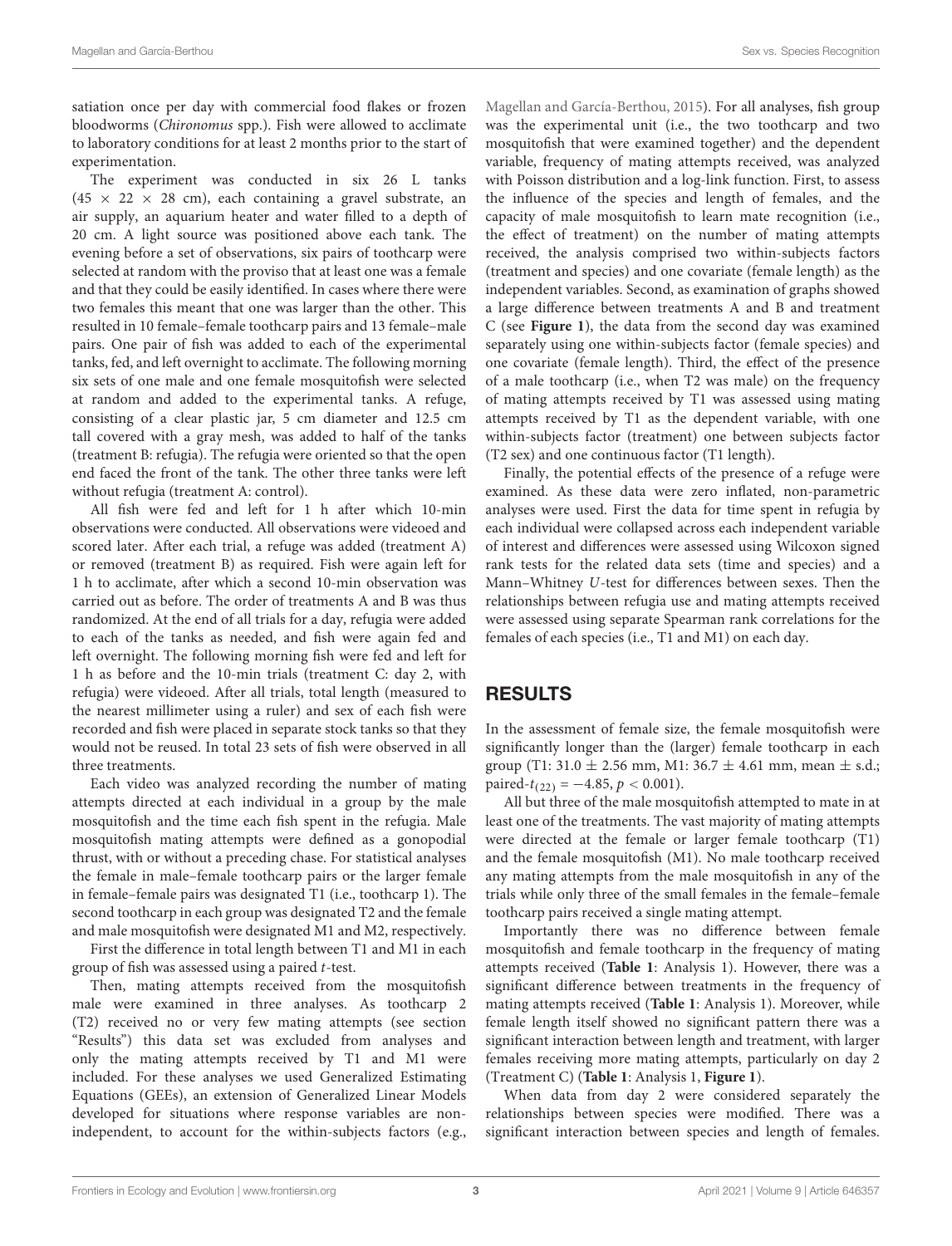

<span id="page-3-0"></span>The frequency of mating attempts received increased with female size for mosquitofish, but for toothcarp females mating attempts received showed a slight decline with increasing length (**[Table 1](#page-4-0)**: Analysis 2, **[Figure 2](#page-4-1)**). Although the main effect of species was still not significant a trend in species differentiation was apparent (**[Table 1](#page-4-0)**: Analysis 2).

When considering the effect of the presence of a male T2, the sex of the conspecific individual (T2) showed no significant effect and treatment was likewise not significant (**[Table 1](#page-4-0)**: Analysis 3). However, the frequency of mating attempts across all treatments decreased significantly with increasing length of T1 (**[Table 1](#page-4-0)**: Analysis 3, **[Figure 3](#page-4-2)**).

Fish of both species and sexes entered refugia although use was overall limited with only 15 of the 23 trials on day 1 and 14/23 on day 2 including any refugia use. While both con- and heterospecific fish used refugia concurrently on occasion, in most trials in which refugia use occurred only one of the four fish

entered (1 fish: 19 out of 46 trials; 2 fish: 9/46; 3 fish: 1/46; 4 fish: 0/46). Refugia use did not vary between sexes ( $Z = -0.252$ ,  $p = 0.801$ ; **[Figure 4](#page-4-3)**) or between days ( $Z = -0.692$ ,  $p = 0.489$ ; **[Figure 4](#page-4-3)**), though toothcarp made greater use of refugia than mosquitofish  $(Z = -3.894, p < 0.001$ ; **[Figure 4](#page-4-3)**). In addition, there was no relationship between refugia use and mating attempts received by females of either species on either day (Day 1: toothcarp:  $r = 0.089$ ,  $p = 0.686$ , mosquitofish:  $r = -0.165$ ,  $p = 0.451$ ; Day 2: toothcarp:  $r = -0.192$ ,  $p = 0.381$ , mosquitofish:  $r = -0.215$ ,  $p = 0.324$ ).

# **DISCUSSION**

Male mosquitofish were evidently able to differentiate between males and females. In the 15 h of observations analyzed for this study no mating attempts were directed at male toothcarp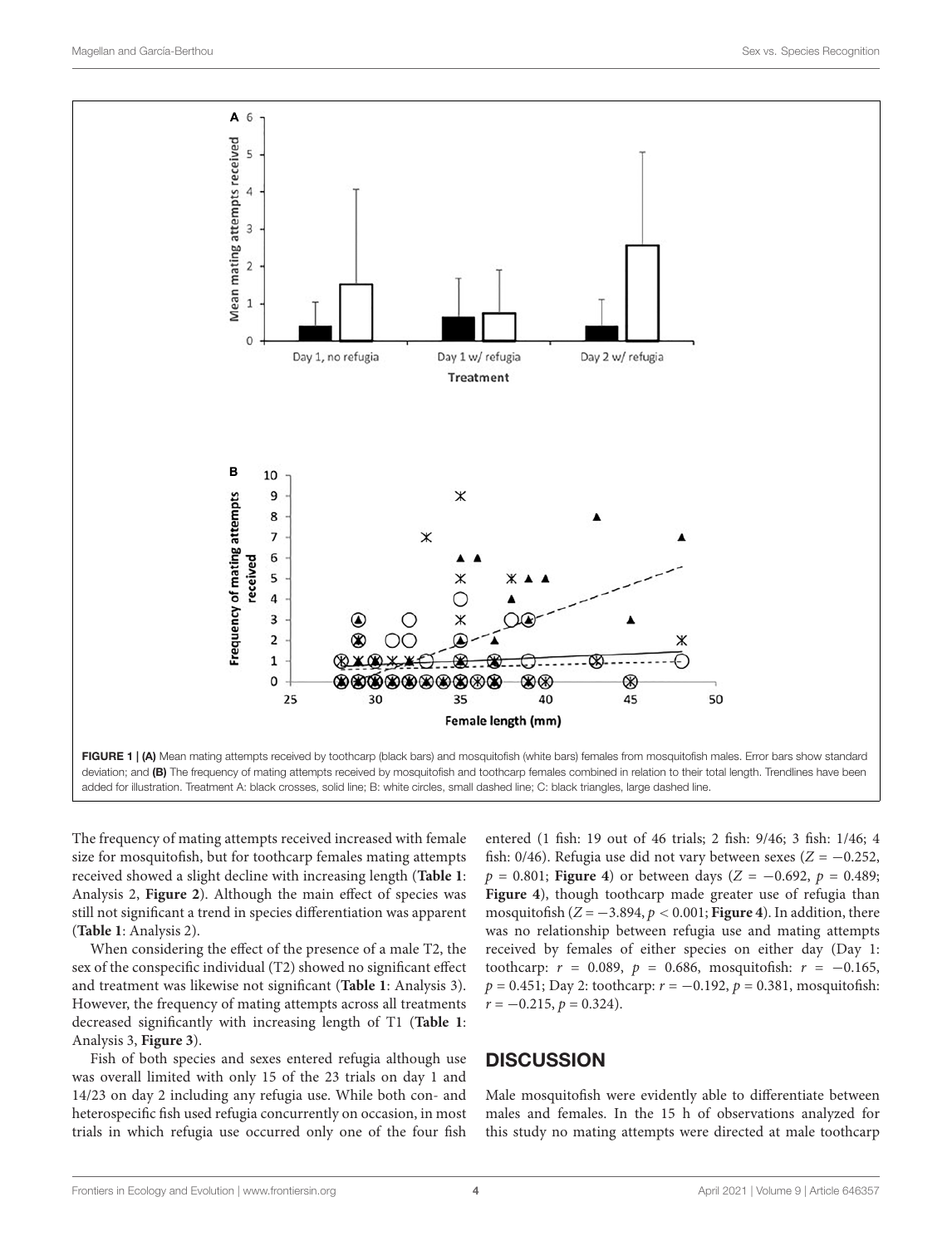<span id="page-4-0"></span>

| <b>TABLE 1</b>   Results from the three Generalized Estimating Equations. |
|---------------------------------------------------------------------------|
|---------------------------------------------------------------------------|

| Variable                              | Wald $\chi^2$                           | df             | р     |
|---------------------------------------|-----------------------------------------|----------------|-------|
| Analysis 1: Both species, Day 1 and 2 |                                         |                |       |
| Treatment (T)                         | 8.106                                   | $\mathcal{P}$  | 0.017 |
| Species (Sp)                          | 0.309                                   | 1              | 0.578 |
| Length $(L)$                          | 0.754                                   | 1              | 0.385 |
| $T \times Sp$                         | 1.686                                   | 2              | 0.430 |
| $T \times L$                          | 10.956                                  | $\overline{2}$ | 0.004 |
| $Sp \times L$                         | 0.738                                   | 1              | 0.390 |
| $T \times Sp \times L$                | 3.533                                   | $\mathfrak{p}$ | 0.171 |
| Analysis 2: Both species, Day 2 only  |                                         |                |       |
| Species (Sp)                          | 3.454                                   | 1              | 0.063 |
| Length $(L)$                          | 0.355                                   | 1              | 0.551 |
| $Sp^{\star}L$                         | 4.949                                   | 1              | 0.026 |
|                                       | Analysis 3: Toothcarp only, Day 1 and 2 |                |       |
| Treatment (T)                         | 4.487                                   | 2              | 0.106 |
| T <sub>2</sub> Sex (Sx)               | 0.435                                   | 1              | 0.510 |
| T1 Length (L)                         | 5.741                                   | 1              | 0.017 |
| $T \times S$ x                        | 3.197                                   | $\overline{2}$ | 0.202 |
| $T \times L$                          | 4.452                                   | 2              | 0.108 |
| $Sx \times L$                         | 0.357                                   | 1              | 0.550 |
| $T \times S$ $x \times L$             | 2.555                                   | 2              | 0.279 |

Analysis 1: the effects of treatment, species, and total length of females on the frequency of mating attempts received by females of both species; Analysis 2: the effects of species and female length on the number of mating attempts received by females of both species on the second day; Analysis 3: the effects of treatment, conspecific sex, and female length on the frequency of mating attempts received by toothcarp 1. Significant results are highlighted.

whereas numerous attempts were made toward female toothcarp. However, male mosquitofish initially did not distinguish between con- and heterospecific females. Our alternative hypotheses to explain the relative frequency of male mosquitofish mating attempts also received limited or no support. First, although female mosquitofish were larger, and overall larger females were preferred, the exact relationship between male mosquitofish mating attempts and female size depended on both species and time. Male mosquitofish harassed smaller toothcarp females more than larger females, whereas the reverse was true for mosquitofish females, but this did not become notable until the second day. The exact role of female length in male mosquitofish mating preferences in the current study is therefore unclear. Second, whether the second toothcarp was male or female made no difference to the frequency of mating attempts received by female toothcarp, indicating that male mosquitofish did not divide their efforts between all the available females; that neither male nor female presence provides an adequate deterrent or stimulus; and that mate guarding, or other forms of aggression, from male toothcarp are absent or at least ineffective against male mosquitofish. Third, the presence or absence of refugia made no difference to mating attempts received by females, implying that females of neither species used refugia to escape male attention. This is in contrast to previous work in which toothcarp appeared to utilize refugia to escape aggression from mosquitofish [\(Magellan and García-Berthou,](#page-7-20) [2016\)](#page-7-20). However, in this case it is clear that male mosquitofish mating attempts are not a function of female availability.



<span id="page-4-1"></span>FIGURE 2 | The frequency of mating attempts received by females on day 2 in relation to their total length. Trendlines have been added for illustration. Toothcarp: black triangles, solid line; mosquitofish: white circles, small dashed line.



<span id="page-4-2"></span>FIGURE 3 | The mean frequency of mating attempts received by toothcarp females paired with conspecific males and females across all three treatments in relation to their total length ( $n = 23$ ). A trendline has been added for illustration.



<span id="page-4-3"></span>toothcarp; M1 = female mosquitofish; M2 = male mosquitofish. Error bars represent standard deviation.

All male mosquitofish in this study were "normal" males in that all were sexually mature and had previous access to females of their own species so were presumably sexually experienced. Therefore, these results cannot be explained by sexual naivety. However, as mosquitofish males and females were housed together but separately from toothcarp, it is conceivable that this is an extreme case of preference for novel or unfamiliar individuals [\(Kelley et al.,](#page-7-22) [1999\)](#page-7-22) but even if this was the case,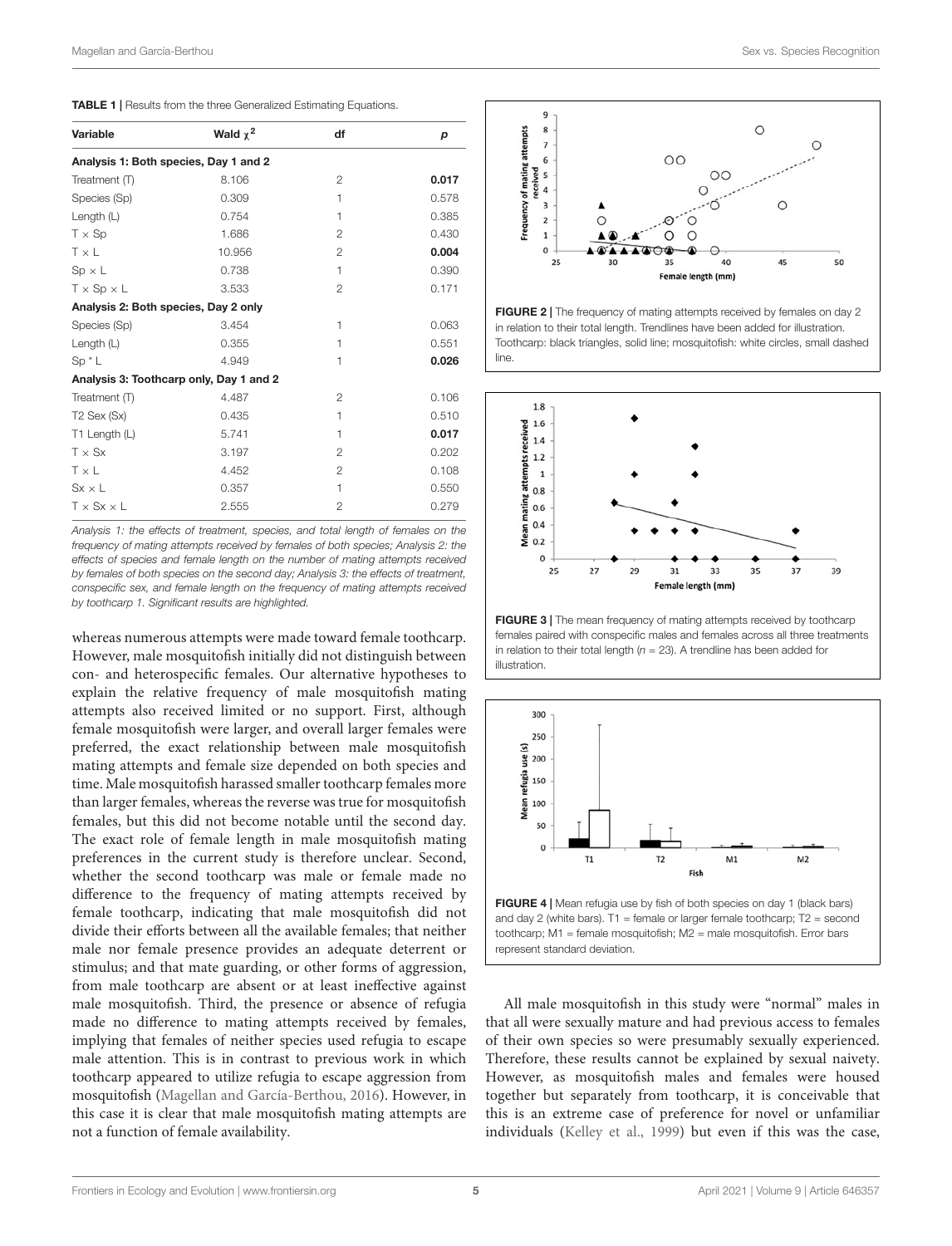male toothcarp were still treated differently. It is also possible that female toothcarp were not as proficient at avoiding mating attempts as male toothcarp and female mosquitofish. However, male toothcarp also harass females of their species and females are adept at avoiding this harassment either through escape or aggression (KM pers. obs.) so this is unlikely. Finally, fish may shoal together based on similarities in, e.g., activity types or habitat preferences as much as through conspecific attraction [\(Ward et al.,](#page-7-23) [2020\)](#page-7-23). As conspecifics are likely to be most similar in these respects, male mosquitofish may have considered any individual in their vicinity to be a conspecific, but again, male toothcarp did not receive the same attention as females. Whatever factors are involved it is clear that male mosquitofish differentiated between male and female toothcarp and initially attempted to interact with female toothcarp as they would females of their own species.

Male mosquitofish did, however, direct their mating attempts more accurately by the second day. Neither morphology [\(Meffe](#page-7-19) [and Snelson,](#page-7-19) [1989;](#page-7-19) [Evans et al.,](#page-6-8) [2011\)](#page-6-8) nor pheromone production [\(Burnard et al.,](#page-6-10) [2008\)](#page-6-10), both factors in mate preference, are likely to have changed substantially within this time, and while female behavior may have been modified this was not particularly apparent (KM pers. obs.). Although, mating attempts received by females of each species still did not differ significantly, there was an obvious trend in the data and it is likely that with slightly more time mosquitofish males would learn to direct their mating attempts exclusively toward mosquitofish females. Recognition of both sexes within an individual's species as a unified category separate from heterospecifics, and differentiating between species within a single sex, are distinct concepts [\(Mendelson and Shaw,](#page-7-2) [2012\)](#page-7-2). Our results indicate that for male mosquitofish either sex differentiation takes priority over species differentiation or they are able to differentiate between the sexes more readily than they are able to differentiate between species. Mating decisions are hierarchical processes in which mate choice is based first on compatibility and then evaluation of other quality indicators [\(Mendelson and Shaw,](#page-7-2) [2012\)](#page-7-2). For mosquitofish males it appears that compatible is synonymous with female, and quality assessment entails selecting the correct type of female. A similar delay in species recognition has been shown in another Poeciliid fish, the guppy, Poecilia reticulata, in which males initially attempted cross species matings with the swamp guppy, Poecilia picta [\(Magurran and Ramnarine,](#page-7-24) [2004,](#page-7-24) [2005\)](#page-7-25) and the Goodeid, Skiffia bilineata [\(Valero et al.,](#page-7-26) [2008,](#page-7-26) [2009\)](#page-7-27) before targeting their own species. However, in these studies sex recognition was assumed rather than tested. Whatever the exact chronological recognition sequence, male mosquitofish did begin to discriminate between con- and heterospecific females by the second day. It is interesting that there appeared to be an increase in discrimination against larger toothcarp females that are probably more morphologically similar to mosquitofish females than smaller toothcarp, suggesting that male mosquitofish were learning to differentiate between these comparable phenotypes.

How do these results elucidate the mechanisms by which mosquitofish males select suitable mates? Mate acceptance thresholds may be adjusted based on the costs of heterospecific matings, the frequency of interactions with heterospecifics and

the benefits of conspecific matings [\(Pfennig,](#page-7-1) [1998\)](#page-7-1) so an individual may attempt to mate with individuals of several different species. In the normal course of events, a (usually) male will solicitate a mating with a female, the female will reciprocate resulting in positive reinforcement [\(Krebs and Davies,](#page-7-28) [1993\)](#page-7-28), and the male will associate that phenotype with successful mating, thus learning positive recognition of potential mates. Avoidance of heterospecifics will be facilitated by negative experiences such as rejection by heterospecific females or aggression from males [\(Verzijden et al.,](#page-7-5) [2012\)](#page-7-5). However, for mosquitofish with a coercive mating system [\(Meffe and Snelson,](#page-7-19) [1989;](#page-7-19) [Evans](#page-6-8) [et al.,](#page-6-8) [2011\)](#page-6-8), the usual female response to a solicited mating attempt is rejection. Indeed, in this study there were no observations of consensual mating between male and female mosquitofish. Moreover, males do not engage in energetically expensive displays, provide no nuptial gifts, and undergo no sperm transfer without full copulation [\(Evans et al.,](#page-6-8) [2011\)](#page-6-8), so the costs of mating attempts comprise only energy and time used in pursuit of females. Male mosquitofish may therefore be selected for persistence despite rejection, thus negating heterospecific avoidance though negative experiences.

For male mosquitofish it may be more cost effective to learn who not to mate with, i.e., negative recognition. Mate recognition is a behavioral response indicating that one individual considers another an appropriate mate, even if mistakenly [\(Ryan and Rand,](#page-7-0) [1993\)](#page-7-0) and there are many cases of adaptive hybridization [\(Arnold](#page-6-11) [and Hodges,](#page-6-11) [1995;](#page-6-11) [Mallet,](#page-7-29) [2007;](#page-7-29) [Mendelson and Shaw,](#page-7-2) [2012\)](#page-7-2) so other species may also form part of the available pool of potential mates. A single species may overlap with a mosaic of other species across its entire geographic range [\(Hoskin and Higgie,](#page-7-30) [2010;](#page-7-30) [Camacho-Cervantes et al.,](#page-6-12) [2014\)](#page-6-12) and for the highly invasive mosquitofish this state is intensified. As potential mates are a subset of the taxonomic species of an organism, but also of the whole ecological community [\(Mendelson and Shaw,](#page-7-31) [2013\)](#page-7-31), for mosquitofish the pool of potential mates can be considered to be global. The form of recognition that is prioritized (in this case sex or species) depends on the likelihood of making a mistake in recognition and the fitness costs of doing so [\(Pfennig,](#page-7-1) [1998\)](#page-7-1). If mosquitofish males can recognize any single species as being unsuitable mates, this cuts out just a small proportion of the potential mate pool. However, if males can distinguish sexes and recognize females as potential mates, fully 50% of the potential mate pool will be excluded. Thus, for mosquitofish it may be more beneficial to prioritize sex recognition, and subsequently learn to avoid the particular species with which it interacts at any given location. This further suggests that sex recognition is innate in this species, whereas species recognition is learned. These findings may play a role in mosquitofish success as an invader.

The initiation of learned recognition was remarkably rapid in this study, occurring within 24 h. Rapid learning has also been demonstrated in an invasive population of the closely related G. affinis, which showed significant improvement in food location ability within 3 days [\(Magellan et al.,](#page-7-13) [2019\)](#page-7-13). However, previous mate recognition studies using the guppy have shown no recognition of heterospecific S. bilineata females within 3 days [\(Valero et al.,](#page-7-26) [2008\)](#page-7-26); recognition of P. picta females after four [\(Magurran and Ramnarine,](#page-7-24) [2004\)](#page-7-24)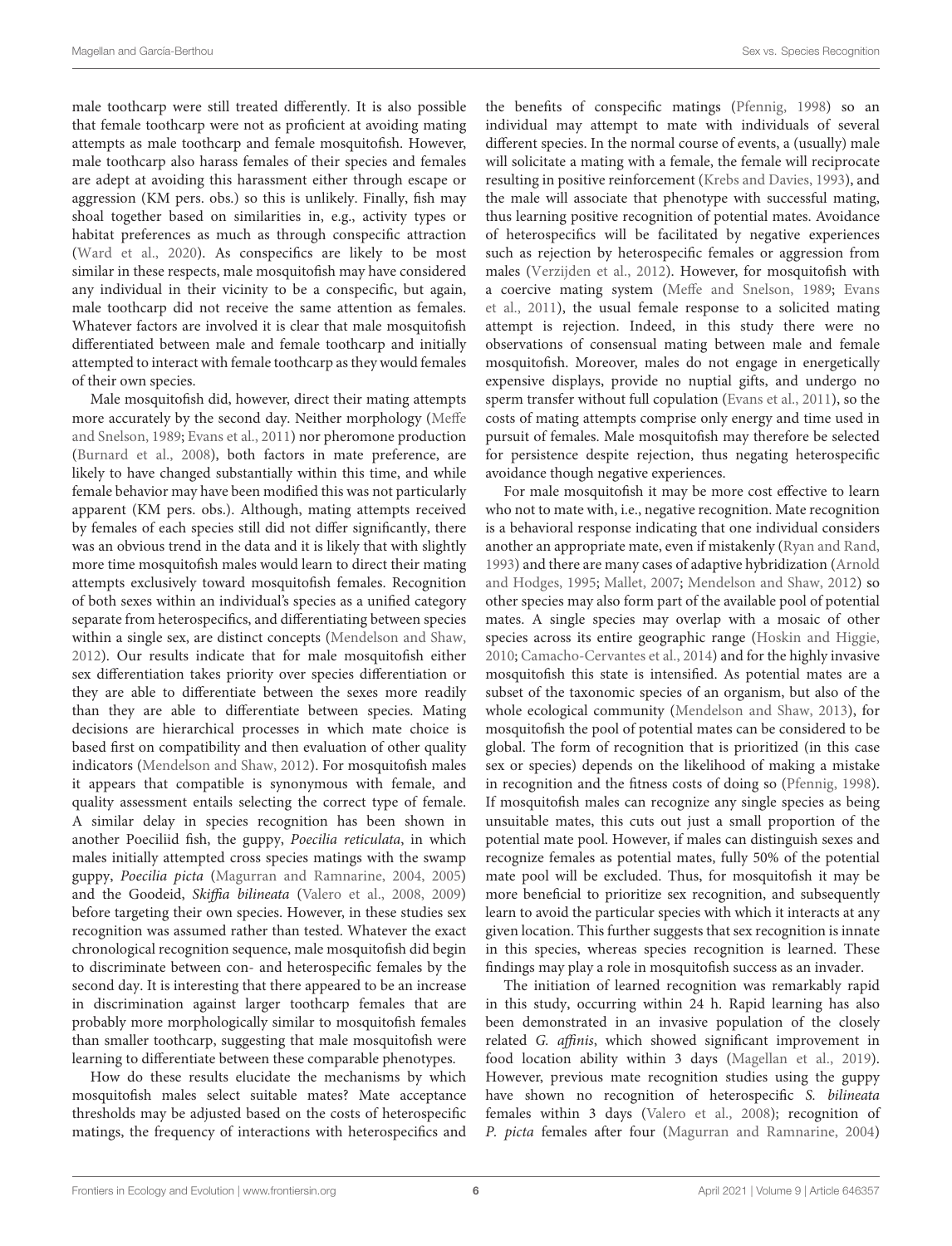and six [\(Magurran and Ramnarine,](#page-7-25) [2005\)](#page-7-25) days; and individual recognition of conspecific [\(Griffiths and Magurran,](#page-6-13) [1997\)](#page-6-13) and heterospecific [\(Valero et al.,](#page-7-27) [2009\)](#page-7-27) individuals after 12 and 14 days, respectively. It may be that the distance between these species is a factor in the speed of learning [\(Mendelson](#page-7-2) [and Shaw,](#page-7-2) [2012\)](#page-7-2). In comparison to the mosquitofish-toothcarp model system, the species used in the above studies are much more similar. In common with mosquitofish, the Poeciliids (P. reticulata and P. picta) and S. bilineata are native to nearby areas and have comparable mating systems [\(Parenti,](#page-7-9) [1981;](#page-7-9) [Meffe and Snelson,](#page-7-19) [1989;](#page-7-19) [Evans et al.,](#page-6-8) [2011\)](#page-6-8), whereas toothcarp belongs to a group which diverged much earlier [\(Parenti,](#page-7-9) [1981\)](#page-7-9). The marked differences between mosquitofish and toothcarp, particularly in mating system, may provide superior information by which recognition learning can occur. This capacity for rapid learning may be a factor in (e.g., [Roudez et al.,](#page-7-32) [2008\)](#page-7-32), or an effect of [Payne et al.](#page-7-17) [\(2004\)](#page-7-17), the invasive success of mosquitofish [\(Magellan et al.,](#page-7-13) [2019\)](#page-7-13). They have been introduced to many new environments and therefore potentially exposed to many new heterospecifics. As discussed above, the costs to mosquitofish of misplaced mating attempts are relatively minor. Injury through aggressive interactions, while not likely with toothcarp, may be an additional cost in other situations. The ability to rapidly learn recognition may help to minimize these costs and so predispose mosquitofish to be a successful invader.

These findings may have wider implications. Recognition is defined as the ability to distinguish something, such as another individual, and to produce a distinct and quantifiable response. Recognition of a diverse variety of entities may be necessary during an individual's lifetime, from recognition of mates, through predator recognition, to recognition of suitable habitats or environmental features. In all cases, recognition necessitates the abilities to remember particular signals and to discriminate them from other signals [\(ten Cate and Rowe,](#page-7-4) [2007\)](#page-7-4); and the same or different signals may be recognized in different contexts [\(Okamoto and Grether,](#page-7-33) [2013\)](#page-7-33). This suggests a number

# **REFERENCES**

- <span id="page-6-9"></span>Andersson, M. (1994). Sexual Selection. Princeton, USA: Princeton University Press.
- <span id="page-6-11"></span>Arnold, M. L., and Hodges, S. A. (1995). Are natural hybrids fit or unfit relative to their parents? Trends Ecol. Evol. 10, 67–71. [doi: 10.1016/s0169-5347\(00\)8](https://doi.org/10.1016/s0169-5347(00)88979-x) [8979-x](https://doi.org/10.1016/s0169-5347(00)88979-x)
- <span id="page-6-5"></span>Benejam, L., Alcaraz, C., Sasal, P, Simon-Levert, G., and García-Berthou, E. (2009). Life history and parasites of the invasive mosquitofish (Gambusia holbrooki) along a latitudinal gradient. Biol. Inv. 11, 2265–2277. [doi: 10.1007/s10530-008-](https://doi.org/10.1007/s10530-008-9413-0) [9413-0](https://doi.org/10.1007/s10530-008-9413-0)
- <span id="page-6-10"></span>Burnard, D., Gozlan, R. E., and Griffiths, S. W. (2008). The role of pheromones in freshwater fish. J. Fish Biol. 73, 1–16. [doi: 10.1111/j.1095-8649.2008.01872.x](https://doi.org/10.1111/j.1095-8649.2008.01872.x)
- <span id="page-6-12"></span>Camacho-Cervantes, M., Ojanguren, A. F., Deacon, A. E., Ramnarine, I. W., and Magurran, A. E. (2014). Association tendency and preference for heterospecifics in an invasive species. Behaviour 151, 769–780. [doi: 10.1163/1568539x-](https://doi.org/10.1163/1568539x-00003169)[00003169](https://doi.org/10.1163/1568539x-00003169)
- <span id="page-6-2"></span>Campobello, D., and Sealy, S. G. (2011). Use of social over personal information enhances nest defence against avian brood parasitism. Behav. Ecol. 22, 422–428. [doi: 10.1093/beheco/arq225](https://doi.org/10.1093/beheco/arq225)

of questions. For example, how long is learned recognition by mosquitofish retained? What recognition mechanisms are used to ensure recognition is accurate? Is recognition specific to a single species or context or can it be generalized to other species or contexts, such as from mating to competition? These questions provide potential areas of future research in studies of learning, recognition and particularly for invasive mosquitofish.

## DATA AVAILABILITY STATEMENT

The raw data supporting the conclusions of this article will be made available by the authors, without undue reservation.

# AUTHOR CONTRIBUTIONS

KM conceived, designed, and carried out the experiment, and took the lead on data analysis and manuscript preparation. EG-B consulted throughout. Both authors collaborated on writing and approved the submission.

# FUNDING

This research was supported by a Marie Curie International Reintegration Grant within the 7th European Community Framework Program (KM). Additional financial support was provided by the Spanish Ministry of Science (projects CGL2009- 12877-C02-01, CSD2009-00065, and PID2019-103936GB-C21).

# ACKNOWLEDGMENTS

We wish to thank all members of the GRECO group who assisted at different points in this project. Sincere thanks to the referees and editors whose contribution helped improve this manuscript.

- <span id="page-6-0"></span>Candolin, U. (2003). The use of multiple cues in mate choice. Biol. Rev. 78, 575–595. [doi: 10.1017/s1464793103006158](https://doi.org/10.1017/s1464793103006158)
- <span id="page-6-7"></span>Doadrio, I. (ed.) (2002). Atlas y Libro Rojo de Los Peces Continentales de España. Madrid: Ministerio de Medio Ambiente.
- <span id="page-6-3"></span>Epp, K. J., and Gabor, C. R. (2008). Innate and learned predator recognition mediated by chemical signals in Eurycea nana. Ethology 114, 607–615. [doi:](https://doi.org/10.1111/j.1439-0310.2008.01494.x) [10.1111/j.1439-0310.2008.01494.x](https://doi.org/10.1111/j.1439-0310.2008.01494.x)
- <span id="page-6-8"></span>Evans, J. P., Pilastro, A., and Schlupp, I. (eds) (2011). Ecology and Evolution of Poeciliid Fishes. Chicago: University of Chicago Press.
- <span id="page-6-6"></span>Freyhof, J., and Brooks, E. (2011). European Red List of Freshwater Fishes. Luxembourg: Publications Office of the European Union.
- <span id="page-6-1"></span>Galef, B. G., and Laland, K. N. (2005). Social learning in animals: empirical studies and theoretical models. BioScience 55, 489–499. [doi: 10.1641/0006-3568\(2005\)](https://doi.org/10.1641/0006-3568(2005)055[0489:sliaes]2.0.co;2) [055\[0489:sliaes\]2.0.co;2](https://doi.org/10.1641/0006-3568(2005)055[0489:sliaes]2.0.co;2)
- <span id="page-6-4"></span>García-Berthou, E., Alcaraz, C., Pou-Rovira, Q., Zamara, L., Coenders, G., and Feo, C. (2005). Introduction pathways and establishment rates of invasive aquatic species in Europe. Can. J. Fish. Aquat. Sci. 62, 453–463. [doi: 10.1139/](https://doi.org/10.1139/f05-017) [f05-017](https://doi.org/10.1139/f05-017)
- <span id="page-6-13"></span>Griffiths, S. W., and Magurran, A. E. (1997). Familiarity in schooling fish: how long does it take to acquire? Anim. Behav. 53, 945–949. [doi: 10.1006/anbe.1996.0315](https://doi.org/10.1006/anbe.1996.0315)